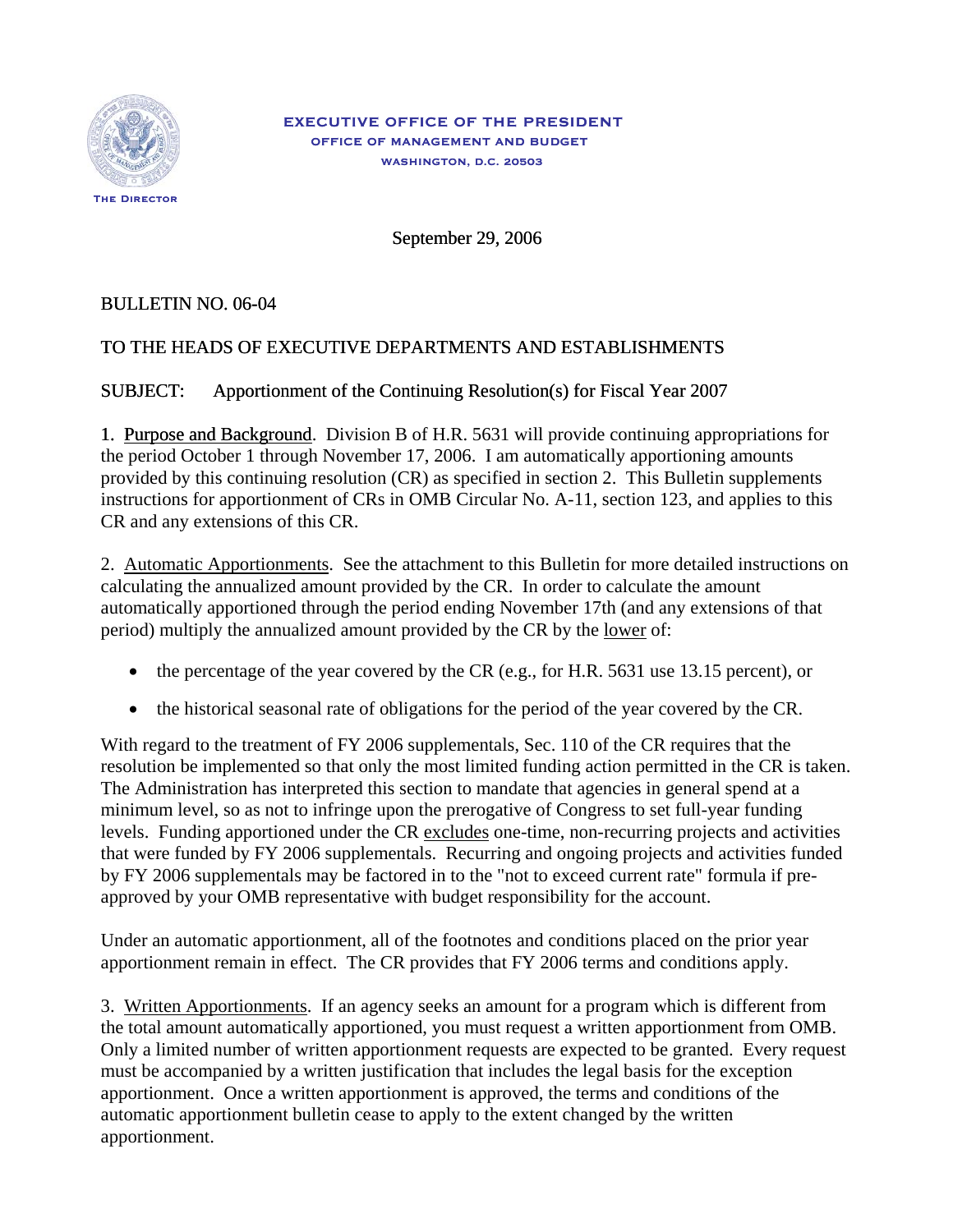4. CR Extensions. For accounts where automatic apportionments are in effect, an extension of the CR is automatically apportioned. For accounts with written apportionments, you must request a written reapportionment for each extension of the CR.

Rob Pontman

Attachment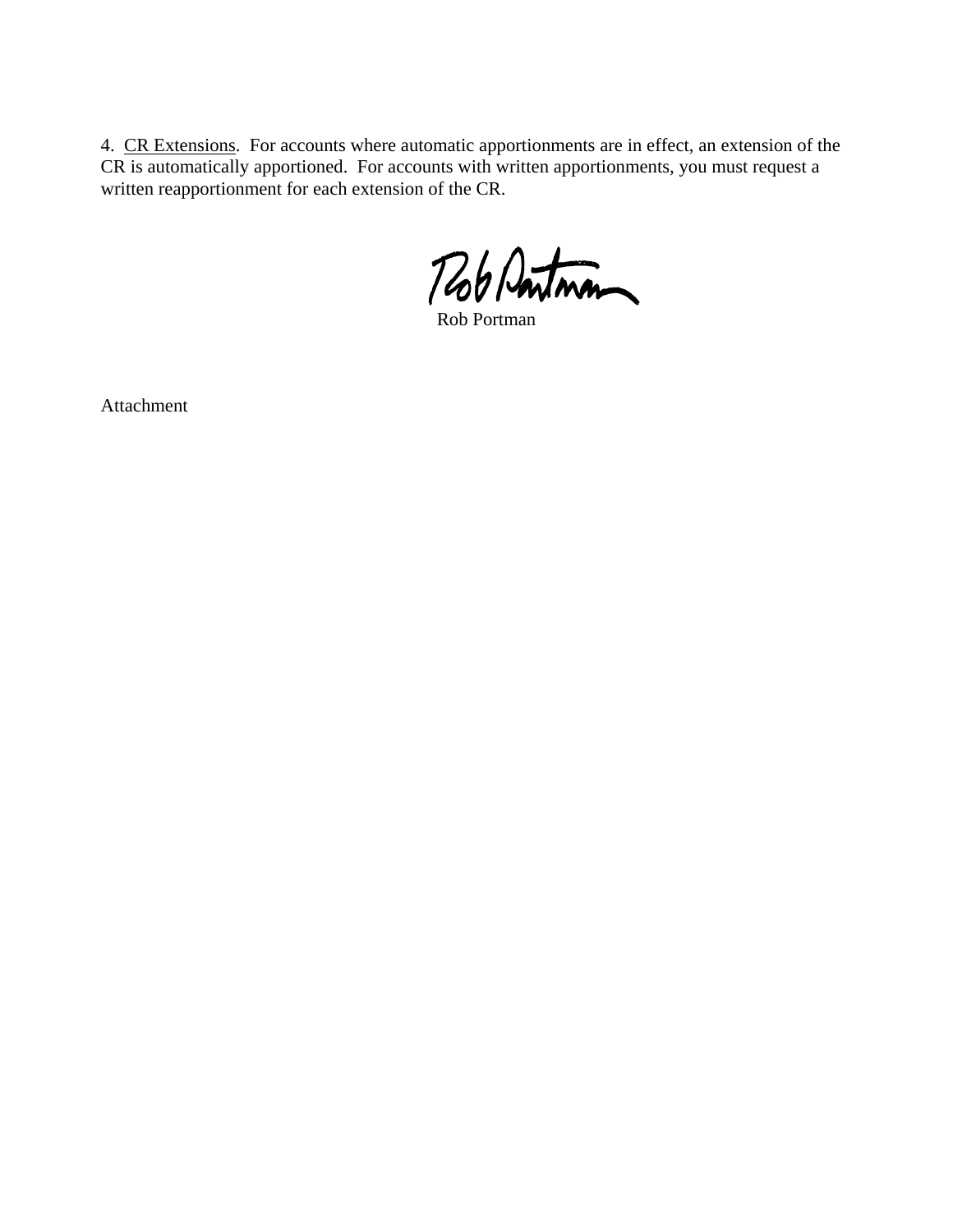## **Calculating the Amount Made Available by the Continuing Resolution (CR) and the Automatic Apportionment**

### 1. **What is the annualized, full-year amount provided by the continuing resolution (CR)?**

The rate (amount) provided by the CR means one of the three annual amounts:

- The annual amount in the appropriations act for FY 2007 as passed by the House by October 1, 2006.
- The annual amount in the appropriations act for FY 2007 as passed by the Senate by October 1, 2006.
- Annual amount representing the not to exceed the current rate (see below).

#### **Not to exceed current rate**:

- take the full year amount enacted in the FY 2006 regular appropriations acts (i.e., regular appropriations net of any reductions, including across-the-board reductions);
- add only the recurring, ongoing supplemental FY 2006 appropriations amounts (preapproved by the OMB representative with budget responsibility for the account);
- add transfers mandated by law;
- add the discretionary unobligated balance (including those balances from recurring, ongoing supplemental projects) *carried forward* to FY 2006 start-of-year (SOY), if any; and
- subtract the discretionary unobligated balance (including those balances from recurring, on-going supplemental projects) *at the end* of FY 2006 end of year (EOY), if any.

#### 2. **What is the amount of the automatic apportionment under a CR?**

Calculate the amount automatically apportioned (whole dollars) through the period ending November 17, 2006, (and any extensions of that period) by multiplying the **annualized amount provided by the CR** by the lower of:

- the **percentage of the year** covered by the CR (rounded to the nearest hundredth) (for a seven-week CR, use 48 days/365 days=13.15%); or
- the **historical seasonal rate** of obligations for the period of the year covered by the CR.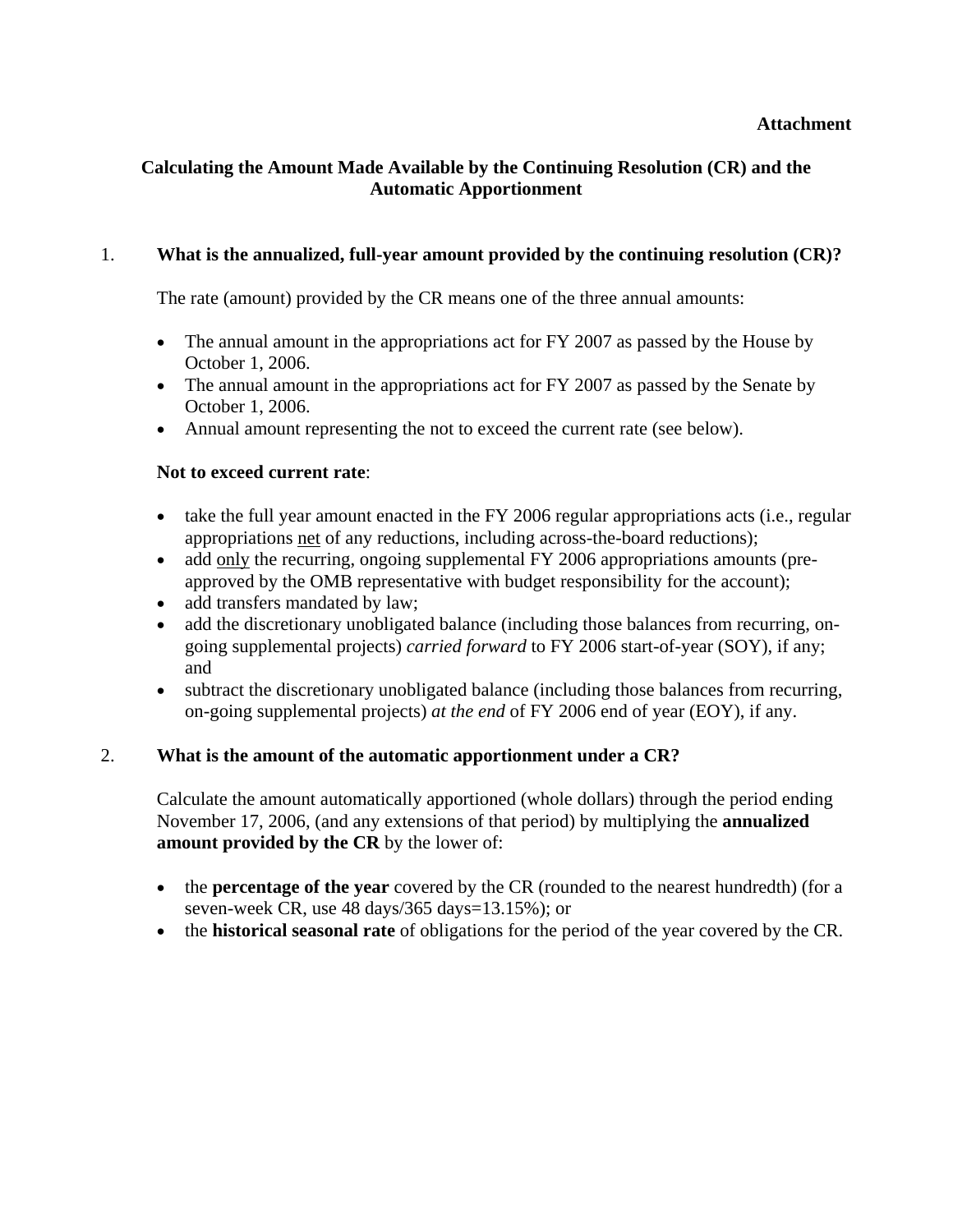## 3. **Which of the annual amounts do I use?**

| <b>If</b>                                                                        | <b>Then</b>                                                                                            |
|----------------------------------------------------------------------------------|--------------------------------------------------------------------------------------------------------|
| A. Both the House and Senate have passed the<br>bill by October 1, 2006, and if: |                                                                                                        |
| There is no amount in both bills<br>1.                                           | Discontinue the project or activity.                                                                   |
| 2. There is an amount in only one bill                                           | Continue at the lower of the amount in the<br>one bill or not to exceed the current rate.              |
| 3. The amounts in both bills are the same                                        | Continue at the lower of the House- and<br>Senate-passed or not to exceed the current<br>rate.         |
| The amounts in both bills are different<br>$\mathbf{4}$                          | Continue at the lower of the House-passed,<br>the Senate-passed, or not to exceed the<br>current rate. |
| B. Only the House has passed the bill by<br>October 1, 2006, and if:             |                                                                                                        |
| 1. No amount is included in the House bill<br>but was funded in FY 2006          | Continue at the not to exceed the current rate.                                                        |
| 2. There is an amount in the House bill                                          | Continue at the lower of the House-passed or<br>not to exceed the current rate.                        |
| C. Neither the House nor the Senate has<br>passed the bill by October 1, 2006:   | Continue at the not to exceed the current rate.                                                        |

## 4. **Which estimates of FY 2006 (EOY) unobligated balances should agencies use in the calculation?**

 Agencies are required to use current estimates of FY 2006 (EOY) unobligated balances as follows:

- FY 2006 SOY unobligated balances: Use the amount shown on the most recent FY 2006 apportionment/reapportionment. This would be shown on line 1A ("Unobligated balance: brought forward, October 1 (actual)") of the SF 132/letter apportionment (not the amount shown in the most recent President's Budget).
- FY 2006 EOY unobligated balances: Again, you must use the most recently approved apportionment. For the majority of the accounts, this should be the FY 2007 initial apportionment.
- You may request OMB to apportion revised estimates of unobligated balances, SOY FY 2007, and if apportioned in writing by OMB, you may then use the revised amounts to calculate the amount available under the CR.

# 5. **How should the phrase "project or activity" be applied in determining the CR level?**

In the context of determining the rate for operations under the CR, OMB has interpreted the term "project or activity" to refer to the total appropriation, that is, the account level. GAO's view has been consistent with OMB's (see page 8-24 of the Principles of Federal Appropriations Laws, Third Edition, Volume II, issued by GAO).